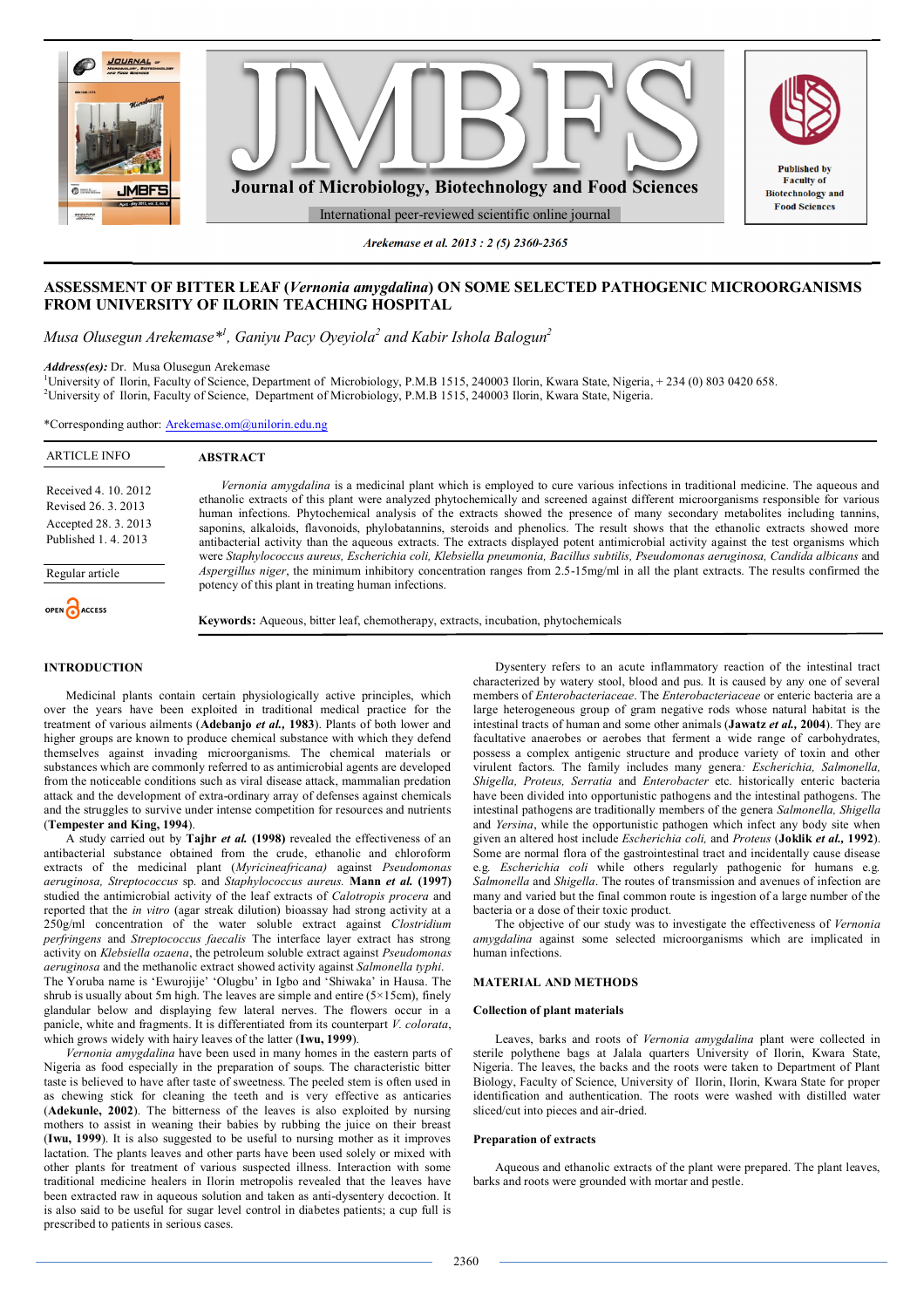### **Aqueous extract**

Twelve grams each of the grounded leaves, barks and roots were measured into different sterile conical flasks and 100 ml of hot and sterile distilled water was added, covered with a cork, mixed together properly and left on the shaker at 100 revolution per minute for 24 hours after which the extracts were filtered and squeezed through four layers each of muslin cloth. The filtrates were then centrifuged at 2,000 revolutions per minute (r.p.m.) 5 minutes after which they were decanted. The pellets were discarded and the supernatants were sterilized by using the membrane filtration unit with type HC filters. The filtrates obtained were stored in sterile McCartney bottles and kept in the refrigerator at 4˚C and later used for antimicrobial tests.

## **Ethanolic extract**

Twelve grams each of the grounded leaves, barks and roots were measured into different conical flasks and 100 ml of 95% ethanol was added to each sample, covered with a cork, mixed together and left on the shaker at 100 r.p.m. for 24 hours after which the extracts were filtered and squeezed through four different layers of muslin cloth. The filtrates were then centrifuged at 2,000 r.p.m. for 5 minutes after which they were decanted. The pellets were discarded and the supernatants were sterilized by using the membrane filtration unit with type HC filters. The filtrates obtained were stored in sterile McCartney bottles and kept in the refrigerator at 4˚C and later used for antimicrobial tests.

#### **Sterility test of the Plant extracts**

Each of the above extracts (aqueous extract and ethanolic extract) was tested for growth or contaminants. This was carried out by inoculating 1ml of each of them on nutrient agar and incubated at 37˚C for 24 hours. The plates were observed for growth. No growth in the extracts after incubation indicated that the extracts were sterile. The extracts were then assayed for antimicrobial activity.

### **Sterilization of materials**

All glassware used were washed with detergent, rinsed properly with tap water and dried. They were then sterilized in the oven at 160˚C 2 hours. Cork borer was sterilized by dipping into 70% alcohol followed by flaming over Bunsen burner. Inoculating loop was heated to redness in an open flame. All the media such as Nutrient agar, Potato dextrose agar, Nutrient broth and Muller Hinton agar, distilled water, and McCartney bottles used were sterilized in the autoclave at 121˚C for 15 minutes at 1.8kg/m2. Finally, the laboratory bench was swabbed with 70% alcohol before and after each round of experiment.

#### **Collection and maintenance of test organisms**

The test organisms were selected based on their availability, although the organisms of choice were medically important pathogenic bacteria and fungi. Care was taken to cover morphologically broad range of microorganisms. Hence five bacteria and two fungi (yeast and mould) were used for the test. The organisms were collected from University of Ilorin Teaching Hospital Ilorin, Kwara State, Nigeria. The organisms were *Staphylococcus aureus, Escherichia coli, Pseudomonas aeruginosa, Bacillus subtilis, Klebsiella pneumoniae, Candida albicans*, and *Aspergillus flavus*. The bacteria were maintained on Nutrient agar slant and stored in the refrigerator at a temperature of 4˚C. *Candida albicans* was maintained on Potato dextrose agar (PDA) and stored in the refrigerator at a temperature of 4˚C. Both bacteria and *Candida albicans* were subcultured onto fresh media at regular intervals while *Aspergillus flavus* was cultured on Potato dextrose agar (PDA) and subcultured at regular intervals until it was used for the test.

#### **Preparation and standardization of each bacterial inoculum**

Preparation and standardization of each bacterial inoculum was done using the method described by **(Barry** *et al***., 1980**). This was carried out by picking test organism growing as a pure culture on solid media and then transferred into sterile nutrient broth and incubated for 18 -24 hours to produce a growth of the same turbidity. Each standardized inoculum was used for antimicrobial test.

### **Antibiotic and antifungal used in this study**

The following antibiotics which were available as powder, capsule and caplet were used in this study: Amoxicillin, Erythromycin, Streptomycin, Ciprofloxacin and Ketoconazole.

#### **Preparation of Antibiotic dilution**

The antibiotic used were purchased at a pharmaceutical store at Tanke, Ilorin, Kwara State, Nigeria and was reconstituted by dissolving 500 mg of powder/granules in a 500ml of distilled water so as to get a concentration of 1.0

mg/ml while 500mg of powder in 250ml of sterile distilled water gave a concentration of 2mg/ml. The prepared dilution of the antibiotic was used to compare for the antimicrobial effect of the extract at concentration of 30mg/ml. Reconstitution of antifungal was carried out in the same manner as antibiotic

#### **Phytochemical Screening of the extracts of the leaves, bark and the roots of**  *Vernonia amygdalina*

Phytochemical screening was done in order to detect the presence of plant constituents such as alkaloids, saponins, tannins, phenolics, glycosides, flavonoids, and phylobatannins in the plant's extract.

The methods used by **Odebiyi and Sofowora (1978)** were used to test for the presence of alkaloids, saponins, tannins, phenolics, flavonoids, Lieberman Burchad reaction as described by **Herbune (1973)** was used to test for steroids, phylobatannins, while Salkowski test was used to test for the presence of glycosides.

### **Antibacterial test**

The antibacterial properties of the leaves, barks, and the roots were determined using the agar diffusion method of **Bookye- Yiadam (1979)**.

#### **Antifungal test**

Agar diffusion method previous described for antibacterial was used in determining antifungal action of the leaves, barks, and roots extract against *Candida albicans*, 10mg/ml, 20mg/ml, and 30mg/ml of the extracts were incorporated in the wells in the Potato dextrose agar plates containing the organisms.

#### **Determination of Minimum Inhibitory Concentration (MIC) of the leaves, bark and the root extracts**

Nutrient broth medium was used to determine the MIC. Varying concentrations of the extracts were used which, ranged from 10 mg/ml, 20 mg/ml and 30 mg/ml each concentration contain 0.1ml was added to each 9 ml Nutrient broth containing zero point, 1ml of standardized test organism of bacterial cells. The tubes were incubated aerobically for 24 hours at 37 ˚C. Controls were equally set up using the Nutrient broth and the extract without the test organisms.

## **RESULTS AND DISCUSSION**

#### **Physical characteristic of different parts of** *Vernonia amygdalina*

The physical characteristics of ethanol, aqueous cold, aqueous hot of leaf, bark and root extracts of *V. amygdalina* is shown in Table 1*.*

### **Phytochemical screening of different parts of** *Vernonia amygdalina*

All the plant extracts were rich in alkaloids, saponins, flavonoids, tannins, phenols and cardiac glycosides, phlobatannins and steroids were not present in the extracts as shown in Table 2. Some of these bioactive substances have been found to be present in bitter kola (*G. kola*), honey and bitter leaf (*V. amygdalina*) (**Almagoul** *et al.,* **1985**). The phytochemical compounds found in this study were in agreement with **Adegboye** *et al.,* **(2008)** using *G. kola* the*y* found similar compounds. Other researchers reported the occurrence of such compounds in plants based extracts. (**Almagoul** *et al.,* **1985; Odiongenyi** *et al.,* **2009**).cts.

|  | Table 1 Physical characteristic of different parts of Vernonia amygdalina |  |  |  |
|--|---------------------------------------------------------------------------|--|--|--|
|--|---------------------------------------------------------------------------|--|--|--|

| <b>Plant Parts</b> | <b>Samples</b>     | Colour of the extract |
|--------------------|--------------------|-----------------------|
|                    | Hot water extract  | Deep green            |
| <b>Leaves</b>      | Cold water extract | Yellow                |
|                    | Ethanolic extract  | Light green           |
|                    | Hot water          | Light yellow          |
| <b>Bark</b>        | Cold water extract | Yellow                |
|                    | Ethanolic extract  | Green                 |
|                    | Hot water extract  | Deep green            |
| Root               | Cold water extract | Light yellows         |
|                    | Ethanolic extract  | Green                 |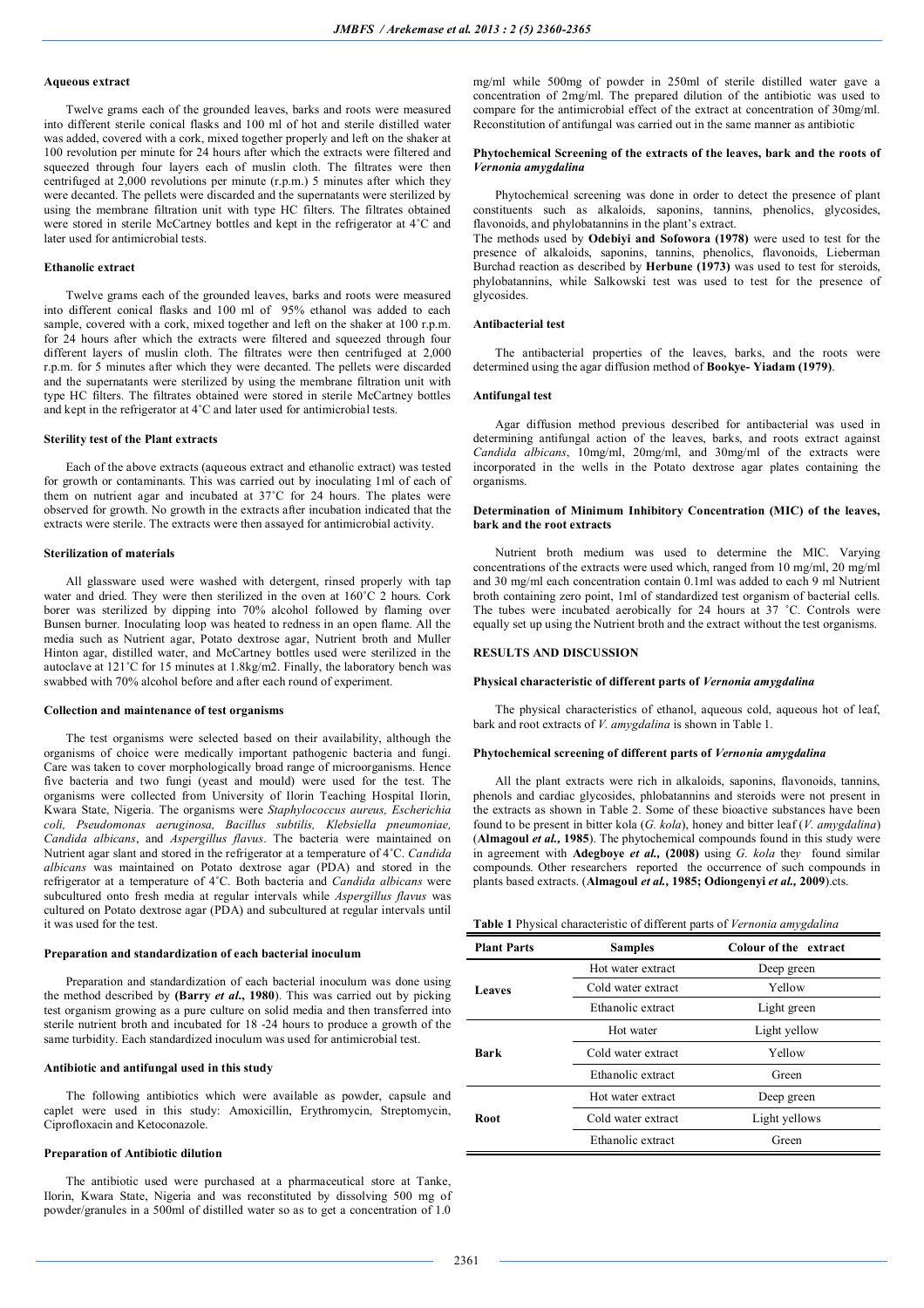# **Table 2** Phytochemical screening of different parts of *Vernonia amygdalina*

|                    |           |           | Part of Vernonia amygdalina assayed |  |  |
|--------------------|-----------|-----------|-------------------------------------|--|--|
| Chemical compounds | Leaf      | Bark      | Root                                |  |  |
| Alkaloids          | $^{+}$    | $^{+}$    | $\ddot{}$                           |  |  |
| <b>Steroids</b>    |           |           |                                     |  |  |
| Cardiac glycosides | $\ddot{}$ | $^{+}$    | $\ddot{}$                           |  |  |
| Flavonoids         | $\ddot{}$ | $\ddot{}$ | $^{+}$                              |  |  |
| Tannins            | $^{+}$    | $^{+}$    | $\ddot{}$                           |  |  |
| Saponins           | $\ddot{}$ | $\ddot{}$ | $\ddot{}$                           |  |  |
| Phlobatannins      |           |           |                                     |  |  |
| Phenols            | $\ddot{}$ | $\ddot{}$ | $\ddot{}$                           |  |  |

### **Sensitivity patterns of some pathogenic organisms to ethanol extract, aqueous cold and aqueous hot extracts as measured by zone of inhibition**

All the plant extracts have antimicrobial properties. *V. amygdalina* ethanol and aqueous extracts had inhibition on *S. arureus* (gram +ve) and *E. coli* (gram ve) and against *C. albicans*as shown in (Tables 3 and 4). These concurs with the findings of **Al-Magboul** *et al* **(1985)**, but contrary to **Ashebir and Ashenafi (2007)** observation of the plants' ability to inhibit *E. coli. Klebsiella pneumoniae*  was not inhibited in the aqueous cold extracts. However, it was inhibited by the ethanolic extracts. This might be due to the fact that this organism produces capsule which could not be readily dissolved in water. Investigators in the past had clearly shown that ethanolic extract were more effective than water extract (**Dutta 1993**; **Ibekwe** *et al.***, 2001**). They attributed this to the high volatility of ethanol which tends to extract more active compounds from the sample than water.

*Pseudomonas aeruginosa* showed inhibition on both the ethanolic and cold extracts but not as much as in the case of *E. coli, Staphylococcus aureus* and *Candida albicans*. However\ *Bacillus subtilis* and *Aspergillus niger* are less sensitive to ethanolic, cold and aqueous hot extract of *V. amygdalina* as shown in table 3, 4 and 5.

**Legend:+** - Present, **─ -** Absent

|                    |      | Ethanolic extract |      |                                   |      |                      |      |      |      |          |
|--------------------|------|-------------------|------|-----------------------------------|------|----------------------|------|------|------|----------|
|                    |      | Leaf              |      |                                   | Bark |                      |      | Root |      |          |
|                    |      |                   |      | Concentration of extract in mg/ml |      |                      |      |      |      | Control  |
| Organisms          | 10   | 20                | 30   | 10                                | 20   | 30                   | 10   | 20   | 30   | $2$ (ml) |
|                    |      |                   |      |                                   |      | * Zone of inhibition |      |      |      |          |
| <b>B.</b> subtilis | 15.3 | 17.2              | 18.5 | 14.0                              | 14.4 | 15.2                 |      |      | 14.8 |          |
| E. coli            | 18.6 | 20.0              | 20.5 | 17.0                              | 17.6 | 19.5                 | 14.2 | 16.0 | 17.0 |          |
| P. aeruginosa      | 8.5  | 8.8               | 10.5 | 13.0                              | 17.0 | 17.8                 |      | 12.4 | 14.5 |          |
| K. pneumoniae      | 13.0 | 15.4              | 16.8 | 10.7                              | 15.0 | 15.6                 | 12.0 | 12.5 | 13.8 |          |
| S. aureus          | 18.4 | 20.5              | 22.2 | 15.3                              | 17.1 | 17.5                 | 16.2 | 18.4 | 18.5 |          |
| A. niger           |      | 12.0              | 14.0 |                                   |      |                      |      |      | 14.5 |          |
| C. albicans        | 14.3 | 15.0              | 17.6 | 12.4                              | 14.5 | 15.1                 | 16.2 | 17.5 | 18.8 |          |

**Table 3** Sensitivity patterns of some pathogenic organisms to ethanol extract as measured by zone of inhibition

 **Legend:** \* Zone of inhibition in milliliter in triplicate expressed as means, **─** - No zone of inhibition.

On the other hand sensitivity patterns shown by the hot aqueous extracts of *V*. *amygdalina* plants have relative inhibition on *Escherichia coli, Staphylococcus aureus*, and on *Candida albicans. Klebsiella pneumoniae* had small inhibition on the extracts and this was because there was relatively small zone of inhibition on all the extracts*,* while *Bacillus subtilis, Pseudomonas aeruginosa* and *Aspergillus niger* had no zone of inhibition on the test organisms as presented in Table 5.

The difference in antimicrobial properties of a plant extract is attributable to the age of the plant used, freshness of plant materials, physical factors (temperature, light water), contamination by field microbes, adulteration and substitution of plants, incorrect preparation and dosage **(Calixto, 2000; Okigbo and Omodamiro, 2006; Okigbo and Igwe, 2007**). It was found out that the higher the concentration of the extract, the higher the diameter of zones of the inhibition.

 **Table 4** Sensitivity patterns of some pathogenic organisms to Aqueous cold extract as measured by zone of inhibition

|               |      |      |      |                                   |      | Aqueous cold         |      |      |      |          |
|---------------|------|------|------|-----------------------------------|------|----------------------|------|------|------|----------|
|               |      | Leaf |      |                                   | Bark |                      |      | Root |      | Control  |
| Organisms     |      |      |      | Concentration of extract in mg/ml |      |                      |      |      |      |          |
|               | 10   | 20   | 30   | 10                                | 20   | 30                   | 10   | 20   | 30   | $2$ (ml) |
|               |      |      |      |                                   |      | * Zone of inhibition |      |      |      |          |
| B. subtilis   |      | -    | 10.2 | 12.4                              | 10.5 | 8.4                  |      |      |      |          |
| E. coli       | 16.2 | 16.2 | 17.1 | 18.1                              | 22.2 | 24.5                 | 16.5 | 18.1 | 18.5 |          |
| P. aeruginosa | -    | 15.4 | 17.5 | 16.2                              | 16.4 | 18.2                 |      | 14.2 | 15.2 |          |
| K. pneumoniae |      | -    | 12.4 |                                   |      | 10.5                 |      |      | 12.4 |          |
| S. aureus     | 16.4 | 18.1 | 19.0 | 18.2                              | 18.1 | 20.3                 | 16.4 | 20.3 | 22.1 |          |
| A. niger      | 12.3 | 13.2 | 16.2 |                                   |      | 14.1                 |      |      | 12.5 |          |
| C. albicans   | 22.1 | 22.5 | 24.4 | 18.3                              | 20.5 | 22.3                 | 16.0 | 18.2 | 18.3 |          |

 **Legend:** \* Zone of inhibition in milliliter (mm) in triplicate expressed as means, **─** - No zone of inhibition.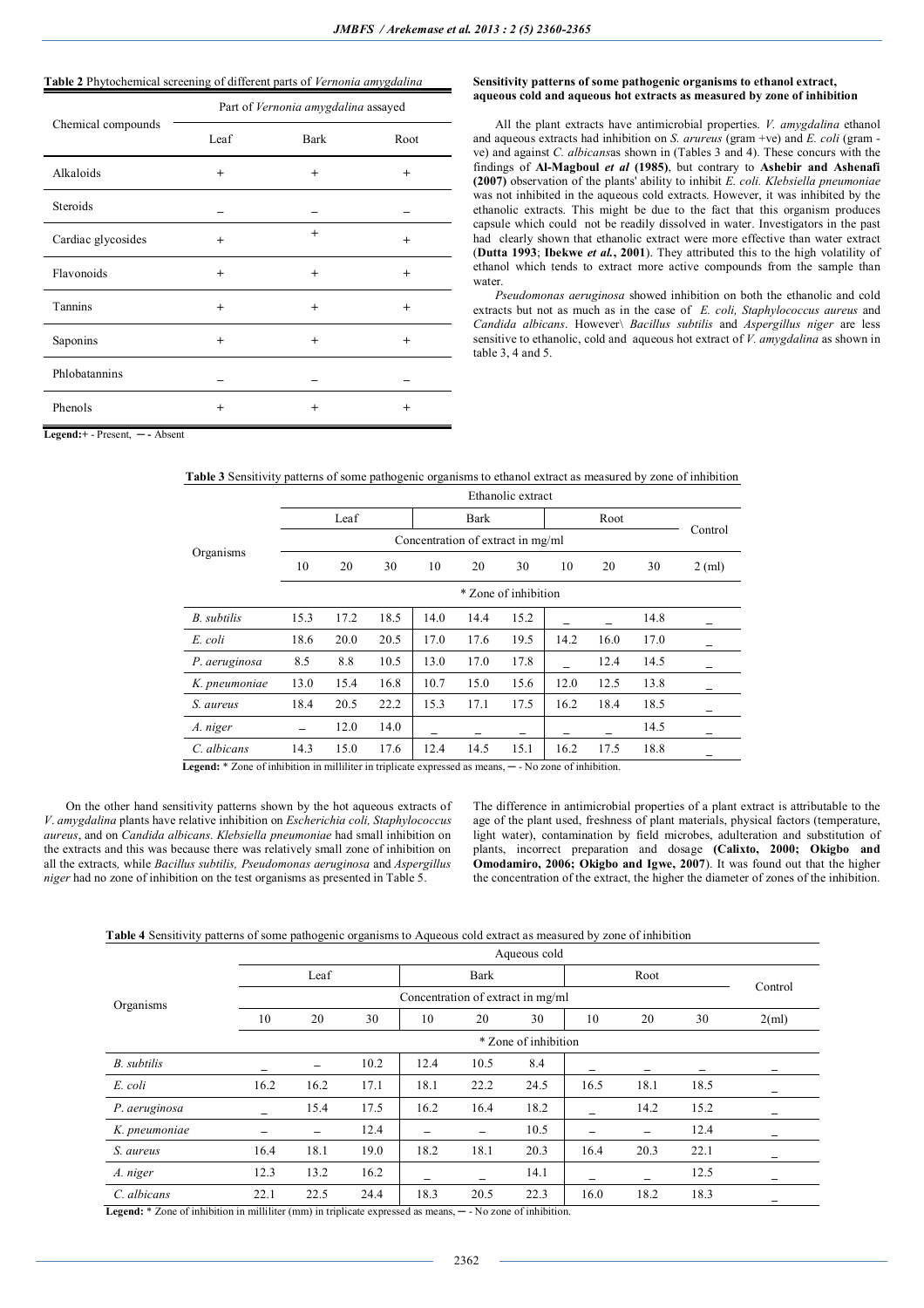|                    |      |      |      |    |                                   | Aqueous hot |    |      |      |          |
|--------------------|------|------|------|----|-----------------------------------|-------------|----|------|------|----------|
|                    |      | Leaf |      |    | Bark                              |             |    | Root |      | Control  |
| Organisms          |      |      |      |    | Concentration of extract in mg/ml |             |    |      |      |          |
|                    | 10   | 20   | 30   | 10 | 20                                | 30          | 10 | 20   | 30   | $2$ (ml) |
|                    |      |      |      |    | *Zone of inhibition               |             |    |      |      |          |
| <b>B.</b> subtilis |      |      |      |    |                                   |             |    |      |      |          |
| E. coli            | 12.5 | 14.2 | 14.4 |    | 10.4                              | 11.2        |    | 8.4  | 10.2 |          |
| P. aeruginosa      |      |      |      |    |                                   |             |    |      |      |          |
| K. pneumoniae      | 8.2  | 10.2 | 12.5 |    | 10.3                              | 10.5        |    | 7.3  | 9.4  |          |
| S. aureus          | 8.4  | 10.4 | 12.1 |    | 10.5                              | 12.1        |    | 9.2  | 10.5 |          |
| A. niger           |      |      | -    |    |                                   | -           |    |      |      |          |
| C. albicans        | 10.5 | 12.1 | 12.4 |    | 8.3                               | 12.5        |    | 8.4  | 10.2 |          |

## **Table 5** Sensitivity patterns of some pathogenic organisms to Aqueous hot extract as measured by zone of inhibition

 **Legend:** \* Zone of inhibition in milliliter in triplicate expressed as means, **─ -** No zone of inhibition, Con – Control

### **The minimum inhibitory concentration (MIC) exhibited by** *Vernonia amygdalina* **extracts (from leaf, bark and root) against some selected bacterial isolates**

The MIC were determined to be 15mg/ml for ethanolic extracts of the leaves plant on *Bacillus subtilis* and *Pseudomonas aeruginosa*, 12.5mg/ml for *E. coli, Staphylococcus aureus* and *Klebsiella pneumoniae* while it was also found out to be 7.5mg/ml for *E*. *coli* and *S. aureus,* 15mg/ml for *Bacillus subtilis* and *Pseudomonas aeruginosa* and 12.5mg/ml for *Klebsiella pneumoniae* for the cold aqueous extract of leaves of *V. amygdalina* as presented in Table 6.

In Tables 7 and 8, the bark and root extracts of *V. amygdalina* for both ethanolic and aqueous extract had the same minimum inhibitory concentration for the

microorganisms but variesd among them. *Escherichia coli, Klebsiella pneumoniae* and *Staphylococcus aureus* had 7.5mg/ml concentration of ethanolic extract of the barks and roots, 15mg/ml for *Bacillus subtilis* and 5.0mg/ml for *Pseudomonas aeruginosa* for both the barks and roots of ethanolic extracts. On the other hand, 5.0mg/ml for *Escherichia coli, Klebsiella pneumoniae* and *Staphylococcus aureus*, 10mg/ml for *Bacillus subtilis* and 2.5mg/ml for *Pseudomonas aeruginosa* of cold aqueous extract of the barks and leaves.

In the broth dilution tubes for the MIC, the hot aqueous extract of *V. amygdalina* was not inhibitory on all the test organisms. This might be due to the fact that the crude hot aqueous extracts of the plants was not suitable at (2.5 - 15mg/ml) in tackling diseases caused by these test organisms as it is used by the local populace if hot aqueous must be used for extraction.

**Table 6** The minimum inhibitory concentration (MIC) exhibited by *Vernonia amygdalina* extracts against some selected bacterial isolates Concentration of *Vernonia amygdalina* extract

|                   |           | (mg/ml)                |              |         |
|-------------------|-----------|------------------------|--------------|---------|
| Bacterial Isolate |           | Medium of leaf extract |              | Control |
|                   | Ethanolic | Hot aqueous            | Cold aqueous |         |
|                   |           | Concentration in mg/ml |              |         |
| $B$ . subtilis    | 15.0      |                        | 15.0         |         |
| E. coli           | 12.5      |                        | 7.5          |         |
| P. aeruginosa     | 15.0      |                        | 15.0         |         |
| K. pneumoniae     | 12.5      |                        | 12.5         |         |
| S. aureus         | 12.5      |                        | 7.5          |         |
|                   |           |                        |              |         |

**Legend: ─** - No inhibition at concentration used

## **Table 7** The minimum inhibitory concentration (MIC) exhibited by *Vernonia amygdalina* extracts against some selected bacterial isolates

|                  |                   | Concentration of Vernonia amygdalina extract (mg/ml) |                        |              |         |
|------------------|-------------------|------------------------------------------------------|------------------------|--------------|---------|
| S/N <sub>0</sub> | Bacterial Isolate |                                                      | Medium of bark extract |              | Control |
|                  |                   | Ethanolic                                            | Hot aqueous            | Cold aqueous |         |
|                  |                   |                                                      | Concentration in mg/ml |              |         |
|                  | B. subtilis       | 15.0                                                 |                        | 10.0         |         |
| ↑                | E. coli           | 7.5                                                  |                        | 5.0          |         |
|                  | P. aeruginosa     | 5.0                                                  |                        | 2.5          |         |
|                  | K. pneumoniae     | 7.5                                                  |                        | 5.0          |         |
|                  | S. aureus         | 7.5                                                  |                        | 5.0          |         |

 **Legend: ─** - No inhibition at concentration used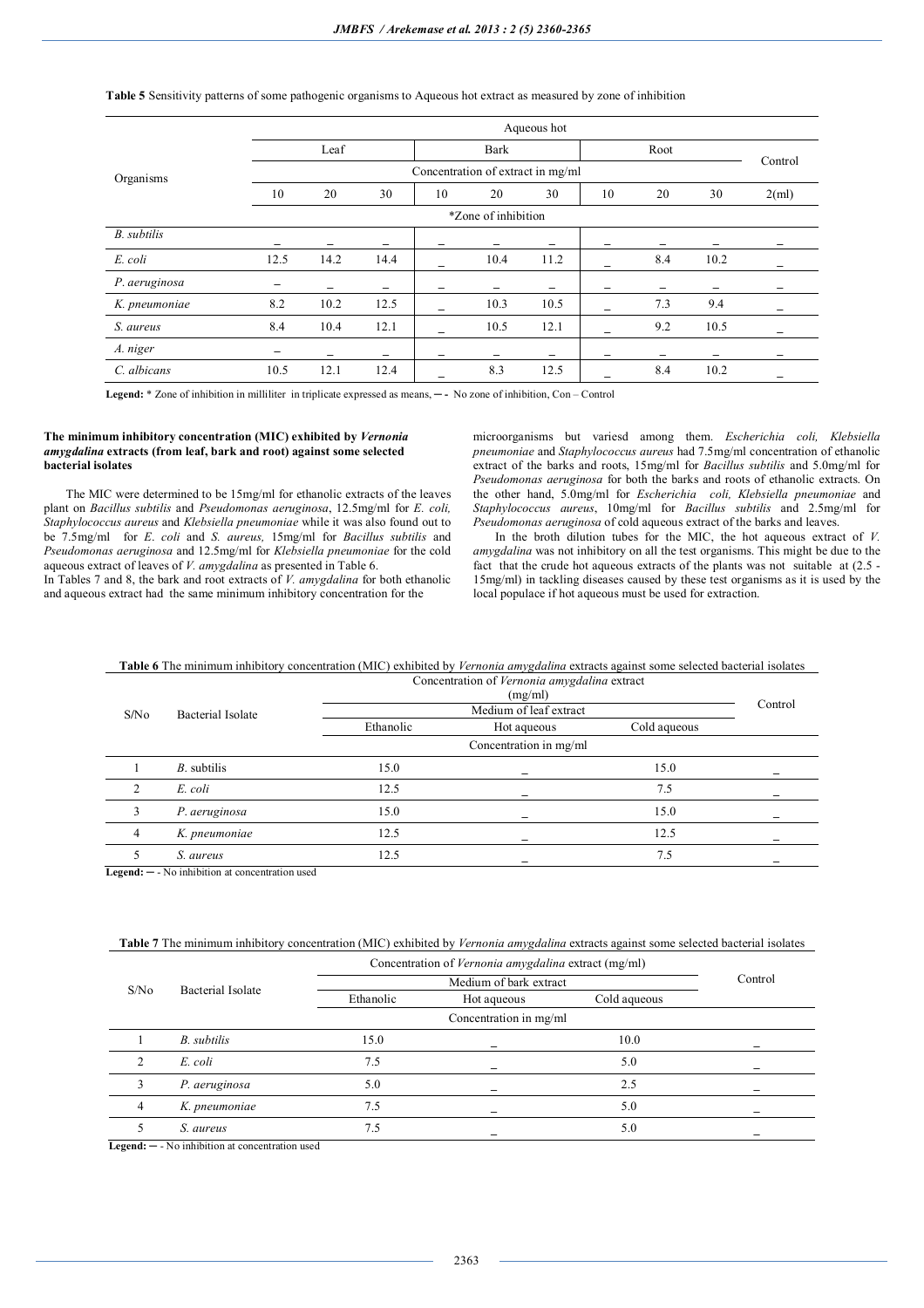# **Table 8** The minimum inhibitory concentration (MIC) exhibited by *Vernonia amygdalina* extracts against some selected bacterial isolates

|                  |                          | Concentration of Vernonia amygdalina extract |                        |              |         |  |
|------------------|--------------------------|----------------------------------------------|------------------------|--------------|---------|--|
| S/N <sub>0</sub> | <b>Bacterial Isolate</b> |                                              | Medium of root extract |              | Control |  |
|                  |                          | Ethanolic                                    | Hot aqueous            | Cold aqueous |         |  |
|                  |                          |                                              | Concentration in mg/ml |              |         |  |
|                  | B. subtilis              | 15.0                                         |                        | 10.0         |         |  |
|                  | E. coli                  | 7.5                                          |                        | 5.0          |         |  |
|                  | P. aeruginosa            | 5.0                                          |                        | 2.5          |         |  |
| 4                | K. pneumoniae            | 7.5                                          |                        | 5.0          |         |  |
|                  | S. aureus                | 7.5                                          |                        | 5.0          |         |  |

**Legend: ─ -**No inhibition at concentration used

### **Sensitivity patterns of zone of inhibition by standard antibiotics and antifungal**

The plant extracts were more susceptible to *S. aureus* (gram +ve) followed by *E. coli* (gram -ve) and *C. albicans*. Plant extracts (leaf, bark and root) showed stronger retardation effect on the gram positive test organisms than on the gram-negative ones (**Desta, 1993; Okigbo** *et al***., 2006; Ashebir and Ashenafi, 2007**). In standard antibiotics used, Amoxycillin and Ciproflaxin had more effect on *S. aureus* than on *E. coli* and other bacterial used in the study even at concentration of 2mg/ml as presented in Table 9. Amoxycillin, Tetracycline, Ciproflaxin and Streptomycin were used as for the antibacterial test, while,

Ketoconazole and Streptomycin were used as for antifungal test. Streptomycin had effect on *Candida albicans* than *Aspergillus niger* as presented in Table 10. The observation made on the minimum inhibitory concentration (MIC) of the plant extracts seemed to correlate with the report that bacteria varied widely in the degree of their susceptibility (**Emeruwa, 1982; El-feraly** *et al***., 1983; and Prescott** *et al***., 2008)**. High minimum inhibitory concentration was observed for bacteria whose growths could not be inhibited at lower concentration.

It is worth nothing that this plant showed activity against microorganisms causing diseases not traditionally used for and since these test organisms are also implicated in a wide variety of infections, it therefore means that the constituents of the leaves, barks and roots of this plant could be very useful in chemotherapy.

|  | <b>Table 9</b> Sensitivity patterns of zone of inhibition by standard antibiotics |  |
|--|-----------------------------------------------------------------------------------|--|
|--|-----------------------------------------------------------------------------------|--|

|                    |       |       |                   |       | Zone of inhibition $(mm)^*$       |       |                     |       |
|--------------------|-------|-------|-------------------|-------|-----------------------------------|-------|---------------------|-------|
|                    |       |       |                   |       | Antibiotics concentration (mg/ml) |       |                     |       |
| Microorganisms     |       |       | $\lfloor$ (mg/ml) |       |                                   |       | $2 \text{ (mg/ml)}$ |       |
|                    | Amoxy | Cipro | <b>TCN</b>        | Strep | Amoxy                             | Cipro | <b>TCN</b>          | Strep |
| <b>B.</b> subtilis | -     |       | -                 | -     |                                   |       | -                   |       |
| E. coli            | 12.2  | 28.4  |                   |       | 22.3                              | 30.5  |                     | 25.2  |
| P. aeruginosa      | 13.1  |       | 18.2              | 12.4  | 16.2                              |       | 21.1                | 13.3  |
| K. pneumoniae      | 29.4  | 20.1  |                   | 30.5  | 23.2                              | 20.2  |                     |       |
| S. aureus          | 23.2  | 28.0  |                   | 22.4  | 23.0                              | -     | -                   | ۰     |

**Legend: ─**- Resistant, \*mm - Mean of three replicates in mm, Amoxy- Amoxycillin, Cipro – Ciproflaxin, TCN – Tetracycline, Strep – Streptomycin.

## **CONCLUSION**

This present study has shown that the leaves, bark and roots of *Vernonia amygdalina* hav antimicrobial effects against some pathogenic microorganisms . There is need for further research on the active principles , to purify them and to carry out toxicological studies before they can be formulated into dosage forms for use against potential disease causing microbes.

**Acknowledgments:** The authors would like to thank the University of Ilorin for creating an enabling environment for carrying out this research.

#### **REFERENCES**

ADEBANJO, A. O., ADEWUMI, C.O. , ESSIEN, E.E. 1983. Anti-infection agents from higher plants. *5 th International Symposium of Medicinal Plants*, University of Ife, Nigeria, 152-158.

ADEKUNLE, A.A. 2002. Ethno botanical studies of some medicinal plants from Lagos State of Nigeria. *Nigeria Journal of Botany*, 12, 35-42.

ALMAGOUL, A. Z., BASHIR, A.L., FAROUK, A., SALIH, M .1985. Antimicrobial activity of certain Sudanese plants used in folkloric medicine. Screening for antimicrobial activity (IV). *Filoterapia*, 56, 331-337

ASHEBIR, M., ASHENAFI, M. 2007. Assessment of the antibacterial activity of some traditional medicinal plants on some food pathogens. *Filoterapia*, 6, 331-1985.

BARRY, A. L., THORNSBERRY, C. 1980. Susceptibility Testing: Diffusion Test Procedures. *Lennette, E. H. Manual of Clinical Microbiology. 3ª ed.*, ASM, Washington D. C, U.S.A.,. 464.

BOOKYE-YIADAM, K. 1979. Antimicrobial properties of some West African medicinal plants II. Antimicrobial activity of aqueous extract of *Cryptolepsis Sangumolenta. Quarter Journal of Crude Drug Research,* 17 (2), 78-80.

CALIXTO, J. B .2000. Efficacy, safety, quality control, marketing and regulatory guidelines for herbal medicines (Phytotherapeutic agents). *Brazil Journal of Medical Biological Research,* 33(2), 19–189.

DESTA, B. 1993. Ethiopian traditional herbal drugs Part II. Antimicrobial activity of 63 medicinal plants. *Journal of Ethnopharmacology*, 39, 129–139. DUTTA, A.C. 1993. *Botany for Degree Students.5th edition*. Oxford University Press, Oxford, 810-844.

EL-FERALY, F. S., CHEATHAM, S. F., BREEDLOVE, R. L. 1983. Antimicrobial neoligants of *Sassafras randaiense* root. *Lloydia*, 46 (4), 493-497. EMERUWA, A.C. 1982. Antibacterial substance from *Carica papaya* fruit extract. *Journal of Natural products,* 45(2), 123-127.

HERBUNE, J.R. 1973. A Guide to Modern Techniques of Plant Analysis.Chapman and Hall London, 161.

IBEKWE, V.O., NNANYERE, N.F., AKUJOBI, C.O. 2001. Studies on antibacterial activity and phytochemical qualities of extract of orange peels. *International Journal of Environmental Health and Human Development*, 2(1), 41-46.

IWU, M.W., DUNCAN, A.A., OKUNJI, C.O. 1999. Antimicrobial of plant origin.. *(J. Janicked) Perspectives on New crops and New users.* ASHS press, Alexandra, V.A.

JAWATZ, E., PELINIC, Y.L., ADELBREG, E.A 2004. *A Review of Medical Microbiology.22nd edition* Canalange Medical Publication, 198-215.

JOKLIK, W.K., WILLET, H.P., AMOS, B.D, WILLET, C.M. 1992.*Zinser Medical Microbiology.20th edition* Appleton and Lange, New York,. 402-403.

MANN, A., ABALAKA, M.E., GARBA, S.A. 1997. The antimicrobial activity of the leaf extracts of *Calotropisprocera*. *British Journal of Biomedical letters,*  55, 205-210.

ODEBIYI, A., SOFOWORA, A.E. 1978. Phytochemical screening of Nigeria medicinal plants (Part III). *Lloydia*, 41, 234-246.

ODIONGENYI, A.O., ODOEMELAM, S.A., EDDY, N.O. 2009. Corrosion inhibition and adsorption properties of ethanol extract of *Vernonia amygdalina*  for the Corrosion of mild steel in tetraoxosulphate (vi) acid. *Portugaliae ElectrochimicaActa*, 27(1), 33-45.

OKIGBO, R.N., OMODAMIRO, O.D. 2006. Antimicrobial effects of leaf extracts of pigeon pea *(Cajanuscajan* (L.) Mill sp) on some human pathogens. *Journal of Herbs Spices of Medicinal Plants,* 12(1 & 2), 117–127.